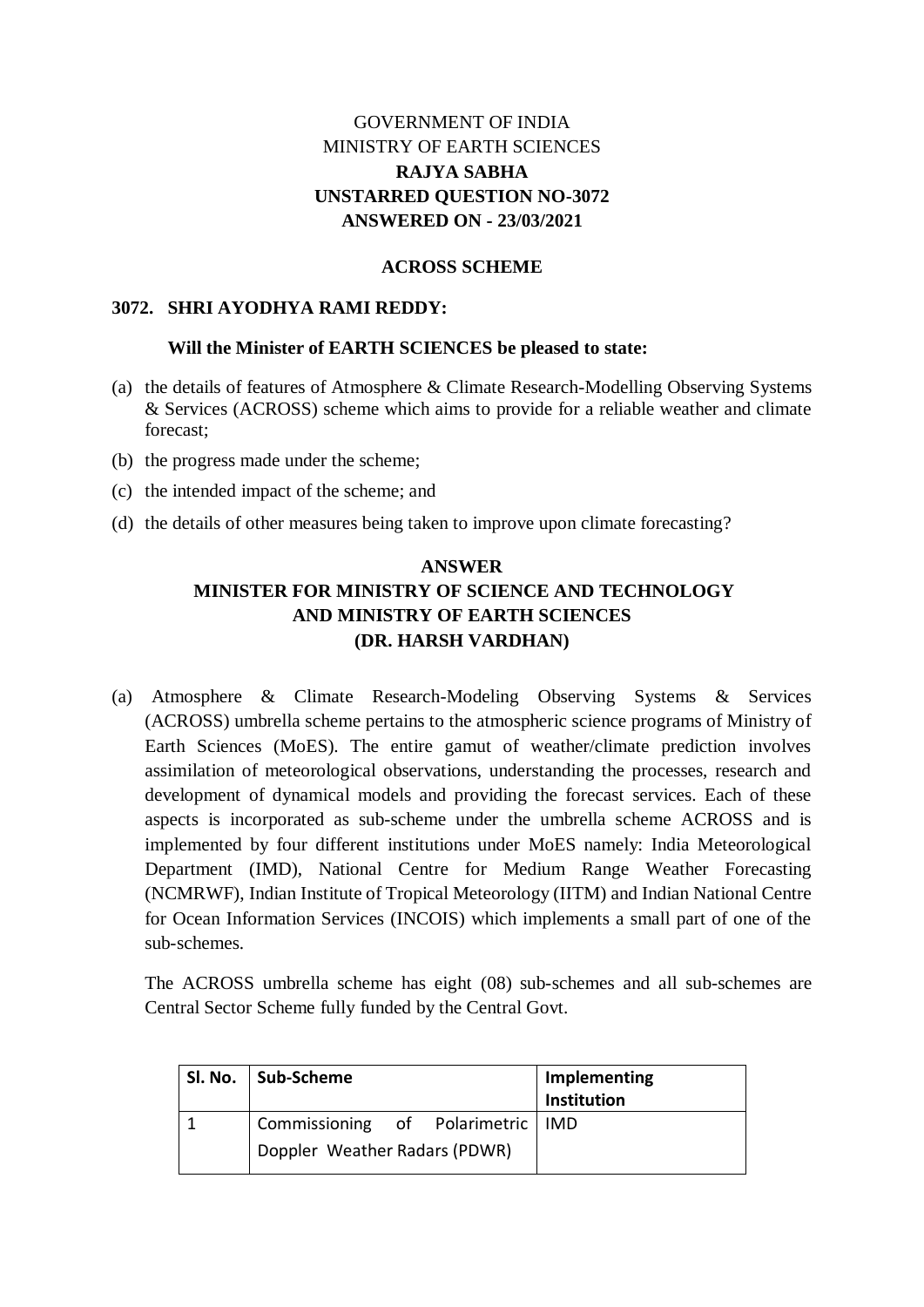| $\overline{2}$ | Commissioning of Polarimetric           | <b>IMD</b>    |
|----------------|-----------------------------------------|---------------|
|                | Doppler Weather Radars (PDWR)           |               |
| 3              | Weather and Climate Services            | <b>IMD</b>    |
|                | (WCS)                                   |               |
| 4              | <b>Atmospheric Observations Network</b> | <b>IMD</b>    |
|                | (AON)                                   |               |
| 5              | Numerical Modelling of Weather          | <b>NCMRWF</b> |
|                | and Climate (NMWC)                      |               |
| 6              | <b>Monsoon Mission -III</b>             | <b>IITM</b>   |
| 7              | Monsoon Convection, Clouds and          | <b>IITM</b>   |
|                | Climate Change (MC4)                    |               |
| 8              | Performance Computing<br><b>High</b>    | <b>IITM</b>   |
|                | System                                  |               |
|                |                                         |               |

Objectives of the each of the sub-schemes are given in Annexure-I.

- (b) The progress made under the ACROSS scheme are listed below:
	- (i) Development of global advanced weather prediction models and Ensemble Prediction System to generate deterministic and probabilistic forecasts at a high horizontal resolution of 12 km. In addition regional models with higher resolution also have been developed.
	- (ii) For past few years, skill of IMD's weather forecasts and warnings, especially cyclone prediction has improved substantially.
	- (iii) A first of its kind high-resolution Air Quality Early Warning System for Delhi has been developed to predict extreme air pollution events in Delhi. A very highresolution (400 meters) model for operational air quality forecasts using both satellite and surface chemical data assimilation has been developed.
	- (iv) Procurement of 10 Petaflop High Performance Computer (HPC) in 2017 (which is now fourth best among weather prediction centres) for modelling efforts.
	- (v) X-Band Doppler Weather Radars (DWR) under Integrated Himalayan Meteorological Programme have been installed and commissioned at Mukteshwar (Uttarakhand), Kufri (Himachal Pradesh) and Sonmarg (J&K).
	- (vi) A Multi-Mission Meteorological Data Receiving & Processing System **(**MMDRPS) has been established. The system has three dedicated earth station and data receiving system to receive the data from currently operational Geostationary satellites INSAT-3D, INSAT-3DR and INSAT-3DS to be launched in year the 2021-22.
	- (vii) Seventeen (17) High Wind Speed Recorders (HWSR) were installed at Vishakapatnam, Machilipatnam, Chennai, Goa, Cuddalore, Bhubaneshwar,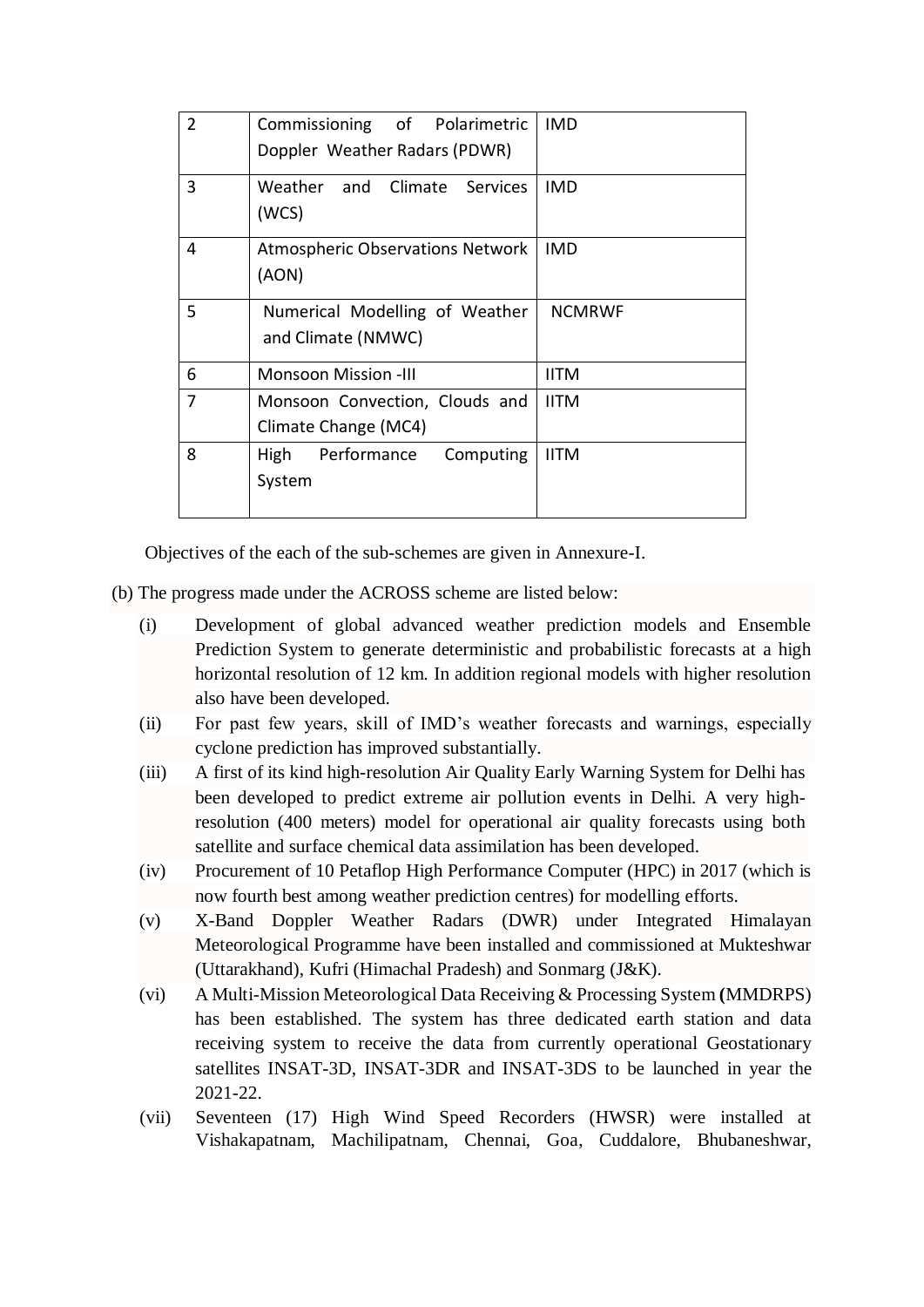Kakinada, Puri, Ongole, Digha, Kavali, Haldia, Pamban, Gopalpur, Kanyakumari, Veraval and Bhuj.

- (viii) Integrated Flood Warning System for Mumbai (IFLOWS-Mumbai) was launched on  $12<sup>th</sup>$  June,  $2020$
- (ix) Meteorological Observatory (MO) Leh was upgraded into full-fledged Meteorological Centre (MC) to cater to the needs of Ladakh region.
- (x) Establishment of 189 new Agro-Meteorological Field Units (AMFUs) for rendering Agromet Advisories in addition to already existing 130 AMFUs. Furthermore, there has been a remarkable increase in the dissemination of these advisories to farmers and at present approximately 43 million farming households against 22.7 million during 2016.
- (xi) IMD provides agrometeorological advisories twice in a week in collaboration with Indian Council for Agricultural Research (ICAR). A recent assessment report published by the National Council of Applied Economic Research (NCAER) concluded that investments made by the Government to enhance weather and forecasting services are yielding great economic benefits to farmers, livestock rearers and fisherfolk. India's investment of nearly 1,000 crores through Monsoon Mission and High Performance Computers yielded benefits worth rupees 50 thousand crores to  $\sim$ 10.7 million below poverty line (BPL) agricultural households and 0.53 million BPL fisherfolk households in the country over a period of five years. Therefore, investments by Government have yielded fifty-fold gains to agricultural farmers, livestock rearers, and fisherfolk of India.
- (xii) A Lightning Location Network with sensors at 83 locations across the country has been put in place. The DAMINI LIGHTNING ALERT Mobile App has been developed and released in May 2020.
- (xiii) Thunderstorm warning for 832 stations covered all over the country as nowcast basis (3hrs forecast).
- (xiv) The Cloud Aerosol Interaction and Precipitation Enhancement Experiment (CAIPEEX) observational campaign, was conducted during 2018-19 and 2019-20 for understanding cloud and rainfall processes in natural and seeded clouds over the rain shadow region, and resulted in 240 hours of observations.
- (xv) The Indian Institute of Tropical Meteorology (IITM) has developed an Earth System Model (ESM) for the first time. The IITM-ESM will be the first climate model from India that will be participating in the Coupled Modeling Intercomparison Project-Phase 6 (CMIP6) experiments required for the Intergovernmental Panel on Climate Change (IPCC) 6<sup>th</sup> Assessment Report.
- (xvi) A new open access book on **Assessment of Climate Change over the Indian Region** has been published in June 2020. This is the first climate change report for the Indian region from the Ministry of Earth Sciences, and discusses the influence of human-induced global climate change over the Indian subcontinent, the adjoining Indian Ocean, the Himalayas and on the regional monsoon.
- (xvii) State wise reports have been prepared on rainfall changes/trends and its variability based on the recent 30 years of data (1989-2018).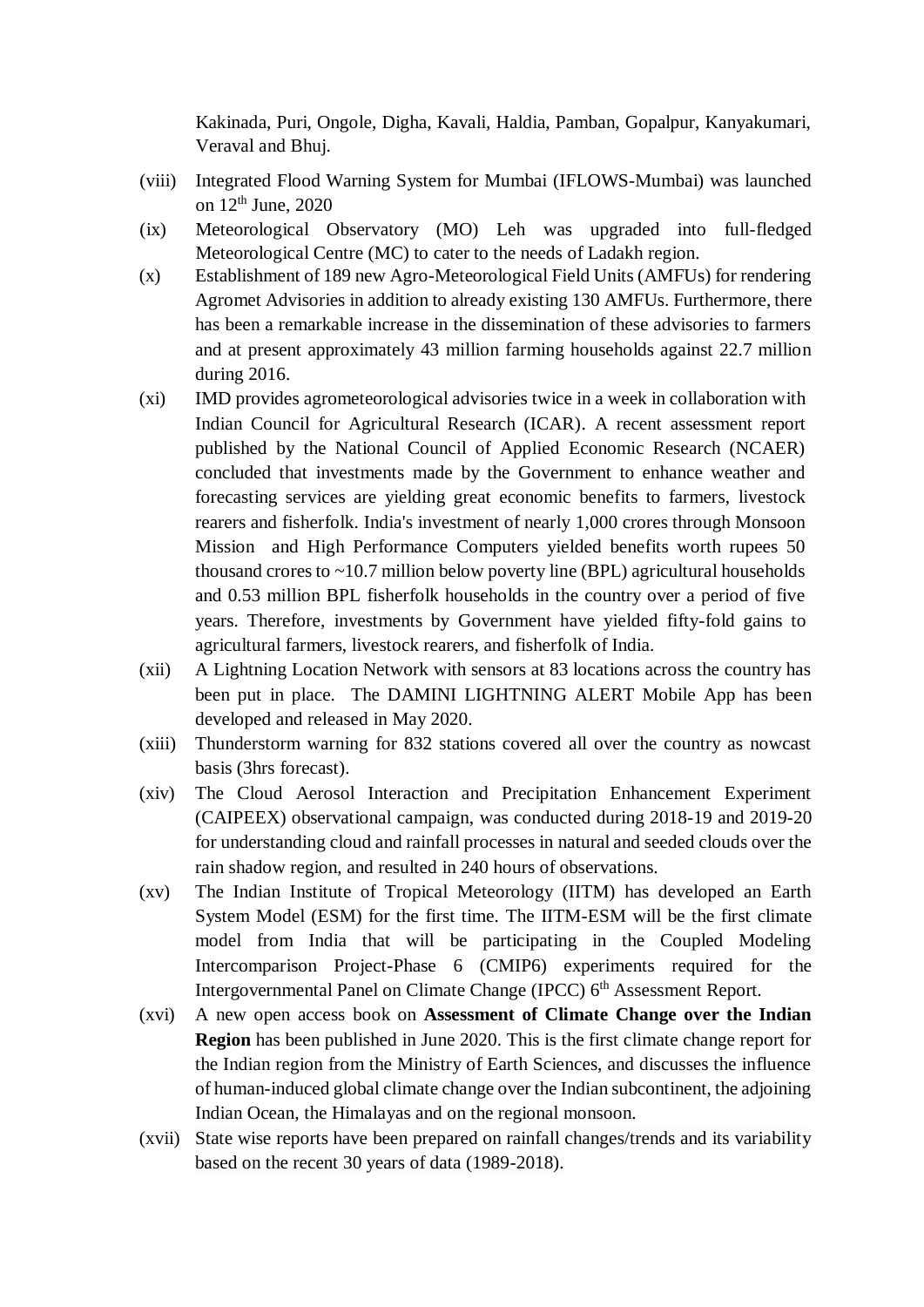- (xviii) **Upgradation of the forecast dissemination strategy.** MoES has made a drastic improvement in the dissemination of weather-related information to all stakeholders, including the public.
- (c) The scheme aims to continuously improve the skill of weather forecasts in all temporal and spatial scales to provide near accurate forecasts for all weather events including extreme weather events and disaster related events to various user communities like farmers, fishermen, general public, state and public authorities etc.
- (a) An Earth System Model has been developed at the Centre for Climate Change Research (CCCR), IITM, Pune (IITM –ESM) for giving long-term climate change projections. The IITM-ESM is the first of its kind from India and this is the first climate model from India that participated in the Coupled Modeling Intercomparison Project- Phase 6 (CMIP6) experiments required for the Intergovernmental Panel on Climate Change (IPCC) 6th Assessment Report. The IITM-ESM projections are also feeding into the IPCC Sixth Assessment Report (AR6), which will be released later in 2021. Efforts are on to continuously improve climate forecasting by developing the nextgeneration IITM-ESM in the next few years.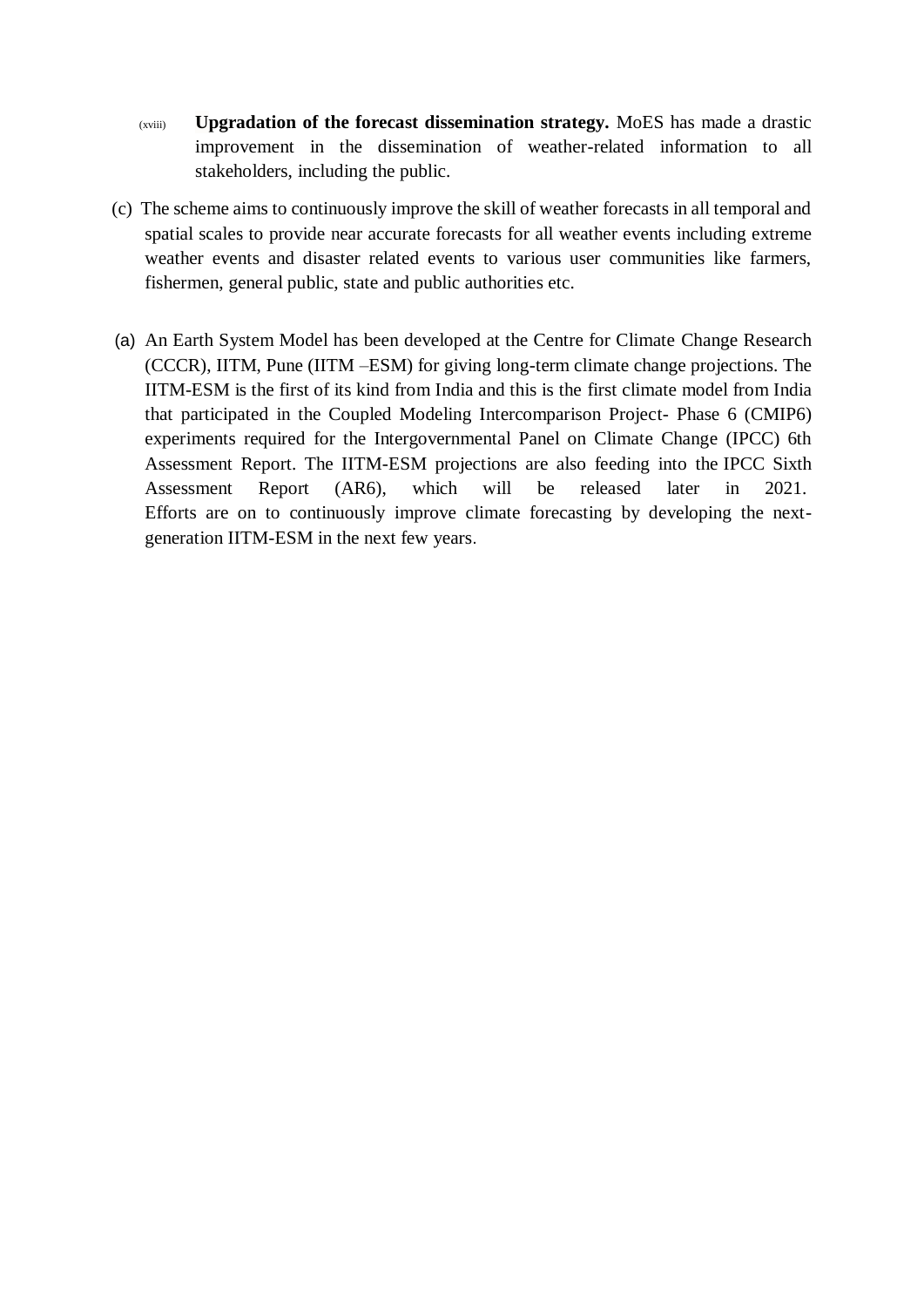# **Annexure-I**

The eight (08) sub-schemes under the ACROSS umbrella scheme and their objectives are as follows:

| <b>SNo</b>   | Name of the sub-scheme                                                                              | <b>Objectives</b>                                                                                                                                                                                                                                                                                                                                                                                                                                                                                                                                                                                                                                                               |
|--------------|-----------------------------------------------------------------------------------------------------|---------------------------------------------------------------------------------------------------------------------------------------------------------------------------------------------------------------------------------------------------------------------------------------------------------------------------------------------------------------------------------------------------------------------------------------------------------------------------------------------------------------------------------------------------------------------------------------------------------------------------------------------------------------------------------|
| $\mathbf{1}$ | <b>Commissioning</b><br>of<br><b>Polarimetric</b><br><b>Doppler</b><br><b>Weather Radars (PDWR)</b> | Installation & commissioning of C-Band Polarimetric<br>Doppler Weather Radars at various locations across the<br>country is the major objective of the sub-scheme PDWR.<br>Implementation of this plan of action shall directly or<br>indirectly result into several benefits such as effective<br>nowcasting of severe weather events, improved data<br>collection, better monitoring and tracking of tropical<br>cyclones etc.                                                                                                                                                                                                                                                |
| 2.           | <b>Upgradation of Forecast</b><br>System (UFS)                                                      | Augmentation and sustenance of Communication<br>Systems including upgradation of decision support<br>systems.<br>Development of an advanced Operational Forecast<br>$\bullet$<br>System (including Monsoon Mission-IMD), Multi-<br>Hazard Early Warning System, Automation of<br>Thunderstorm<br>Testbed,<br>Urban<br>Nowcast,<br>Meteorological Services and Positional Astronomy<br>services<br>Upgradation of Hydrometeorological<br>Services,<br>Tourism Forecast Services & development of<br>Mobile/web based applications for customized<br>weather and climatic advisories.<br>Integrated Himalayan Meteorological Programme<br>for Western & Central Himalayas (IHMP). |
| 3.           | Weather<br>and<br><b>Climate</b><br><b>Services (WCS)</b>                                           | Setting up of District Agro-Met Units (DAMUs) at all<br>the districts complimentarily with existing AMFUs in<br>the country for extension of Agromet Advisory<br>Services (AAS).<br>To expand the outreach of weather based Agromet<br>advisories to the farmers through multiple means of<br>communication, collection of feedback and impact<br>assessment of AAS.                                                                                                                                                                                                                                                                                                            |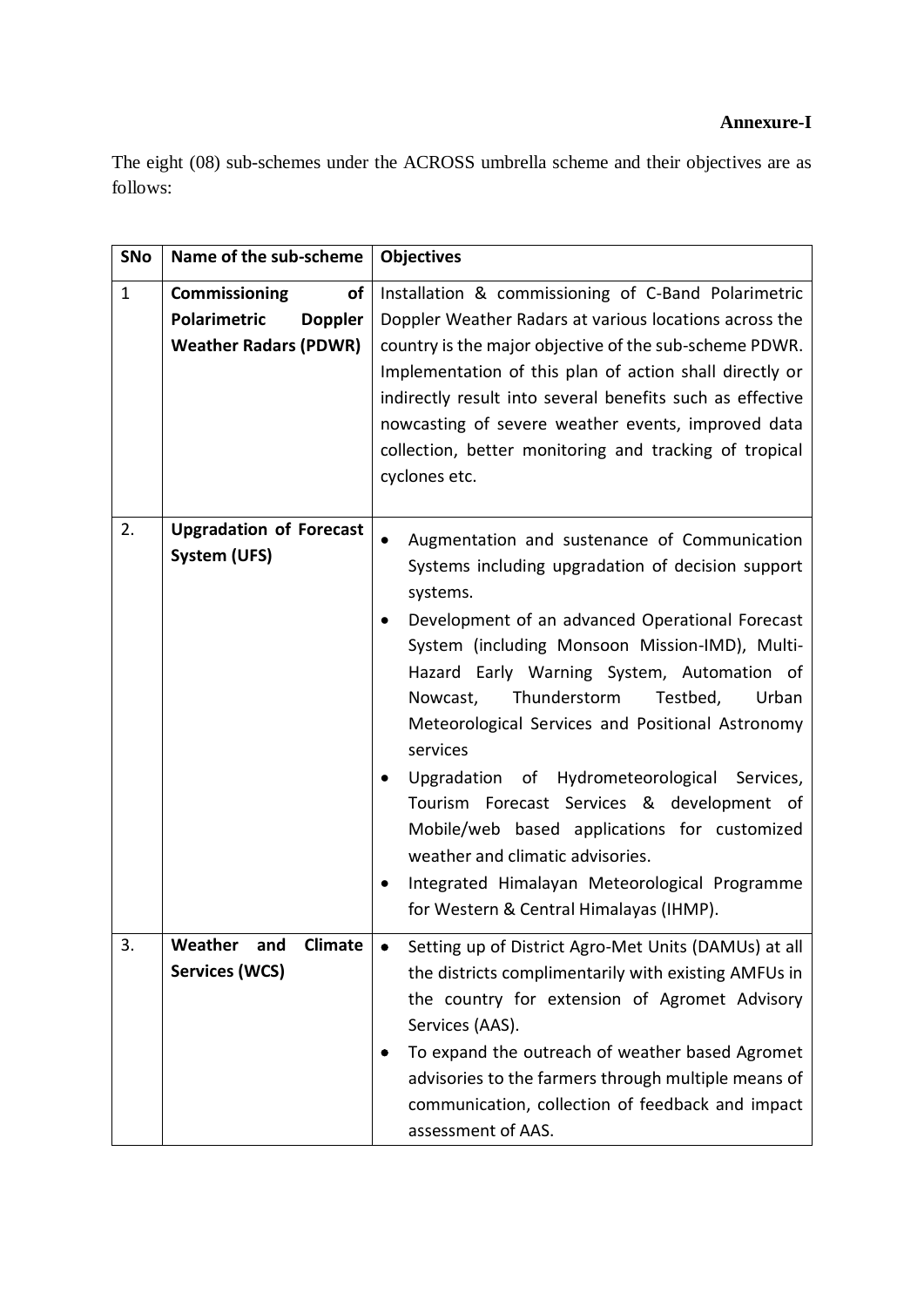|   |                                       | ٠         | Major upgradation of Meteorological facilities at all |
|---|---------------------------------------|-----------|-------------------------------------------------------|
|   |                                       |           | airports through commissioning of State-of-art        |
|   |                                       |           | Integrated Aviation Weather Observing Systems.        |
|   |                                       |           | Setting up of automated Heliport Weather              |
|   |                                       |           | Observing & Transmitting System (HAWOS) at            |
|   |                                       |           | Heliports, Landing ground, and other strategic        |
|   |                                       |           | locations to support the helicopter and low level     |
|   |                                       |           | flight operation of IAF, Indian Army and CPMF and     |
|   |                                       |           | also at important tourist and pilgrimage locations.   |
|   |                                       |           | Establishment of a state-of the-art Climate Data      |
|   |                                       |           | Centre with integrated advanced Climate Data          |
|   |                                       |           | Services portal for rendering national and regional   |
|   |                                       |           | climate services.                                     |
|   |                                       |           | To upgrade the training infrastructure and facilities |
|   |                                       |           | the<br>capacity of the<br>enhance<br>training<br>to   |
|   |                                       |           | establishment.                                        |
|   |                                       |           | Contributions among WMO/RIMES/ESCAP/Global            |
|   |                                       |           | Framework for Climate Services (GFCS) in South Asia   |
|   |                                       |           | etc.                                                  |
| 4 | Atmospheric                           | $\bullet$ | Integrated Meteorological Services for the North-     |
|   |                                       |           |                                                       |
|   | <b>Observations</b><br><b>Network</b> |           | East (NE) region through commissioning of DWRs,       |
|   | (AON)                                 |           | AWOS/ HAWOS, AWSs/ARGs/ SGs, Microwave                |
|   |                                       |           | Radiometers, Wind LiDARsetc, and establishment/       |
|   |                                       |           | upgradation of Meteorological Centres aimed at        |
|   |                                       |           | improving weather and climate services over the       |
|   |                                       |           | region.                                               |
|   |                                       |           | Metro Air Quality and Weather Service (MAQWS)         |
|   |                                       |           | through establishment of Air pollution prediction     |
|   |                                       |           | and monitoring systems in the country -SAFAR          |
|   |                                       |           | (System of Air Quality and Weather Forecasting and    |
|   |                                       |           | Research).                                            |
|   |                                       |           | Sustenance and Augmentation of observational          |
|   |                                       |           | networks comprising of Doppler Weather Radars         |
|   |                                       |           | (DWRs), Automatic Rain Gauges (ARGs), Automatic       |
|   |                                       |           | Weather systems (AWSs), Upper Air (RS/RW and PB),     |
|   |                                       |           | Surface, Environmental and Polar Observatories etc.   |
|   |                                       |           | Establishment/ upgradation and maintenance of         |
|   |                                       |           | Multi processing, computing and communication         |
|   |                                       |           | facilities for Satellite Meteorological Applications  |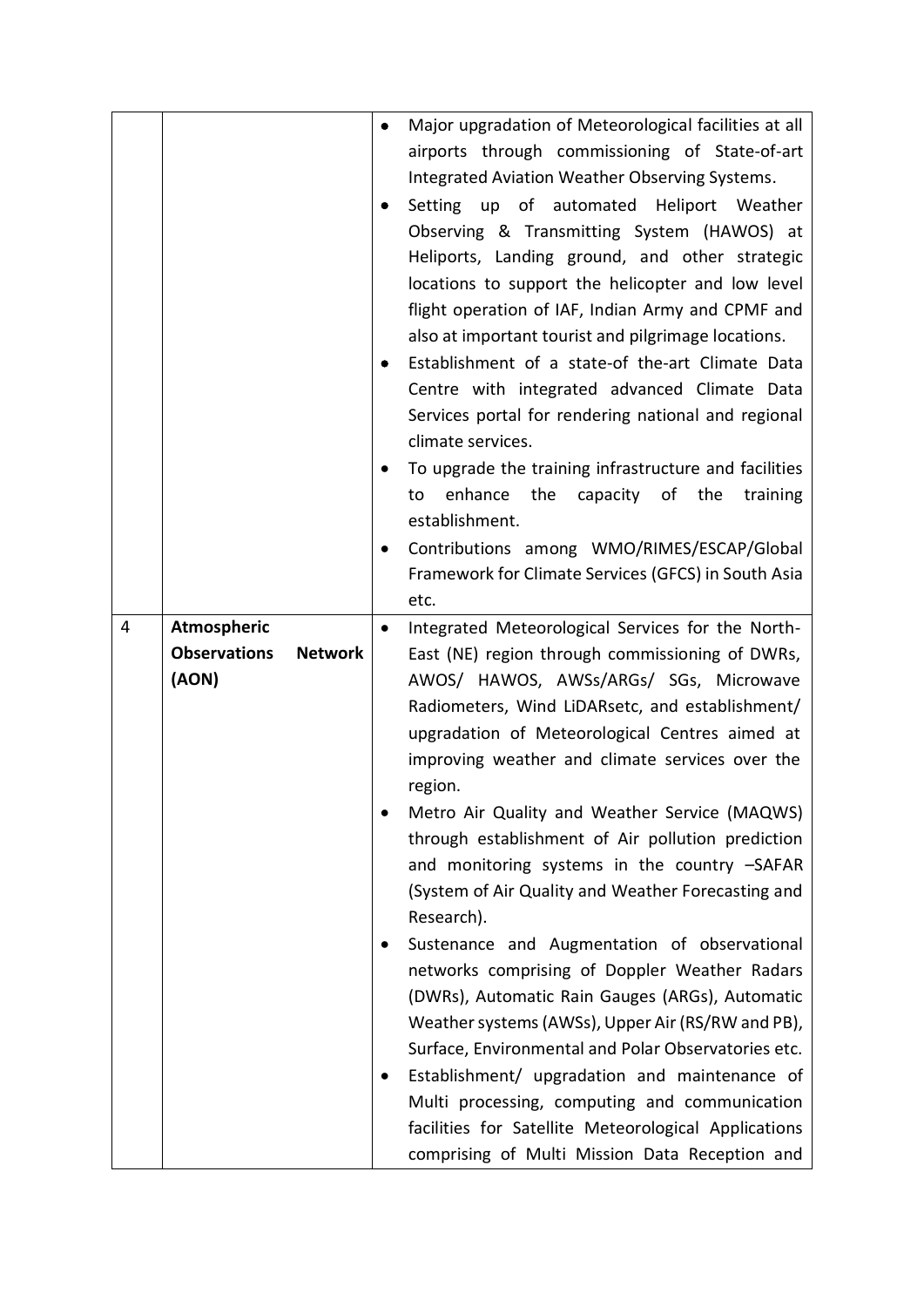|    |                                                                                  | Processing System (MMDRPS), Polar Orbit Direct                                                                                                                                                                                                                                                                                                                                                                                                                                                                                                                                                                                                                                     |
|----|----------------------------------------------------------------------------------|------------------------------------------------------------------------------------------------------------------------------------------------------------------------------------------------------------------------------------------------------------------------------------------------------------------------------------------------------------------------------------------------------------------------------------------------------------------------------------------------------------------------------------------------------------------------------------------------------------------------------------------------------------------------------------|
|    |                                                                                  | Receiving systems etc.                                                                                                                                                                                                                                                                                                                                                                                                                                                                                                                                                                                                                                                             |
|    |                                                                                  |                                                                                                                                                                                                                                                                                                                                                                                                                                                                                                                                                                                                                                                                                    |
| 5. | <b>Numerical Modelling of</b><br>Weather and Climate<br>(NMWC)                   | Improvement of seamless weather and climate<br>$\bullet$<br>prediction system with high reliability over India<br>and neighbouring regions<br>Development of novel applications based on<br>dynamical model outputs for various sectors (viz.<br>Defence, Energy, Water Resource, Transport, Geo-<br>Hazards etc.)                                                                                                                                                                                                                                                                                                                                                                 |
|    |                                                                                  | Establishment, maintenance and enhancement of<br>physical,<br>computational<br>and<br>associated<br>infrastructure for carrying out research and<br>development activities                                                                                                                                                                                                                                                                                                                                                                                                                                                                                                         |
| 6. | <b>Monsoon Mission -III</b>                                                      | Development of Next Generation seamless<br>$\bullet$<br>prediction system for short, medium, extended<br>and long-range predictions including improved<br>assimilation systems with improved lead times for<br>better decision making in applications in the<br>various climate sensitive sectors.<br>Development of climate applications<br>in<br>Agriculture, hydrology, energy and Health sectors<br>Use of AI/ML and Physics Guided Data Mining in<br>improving forecasts at shorter spatial scales and<br>long leads including development of better<br>parametrization.                                                                                                      |
| 7  | Convection,<br>Monsoon<br><b>Clouds</b><br><b>Climate</b><br>and<br>Change (MC4) | This scheme has five targeted project components<br>focusing on the scientific deliverables, and also allowing<br>for cross-fertilization of innovative research ideas<br>through interconnections among the individual project<br>components. The five sub-components are (a) Centre for<br>Climate Change Research (CCCR) (b) Physics & Dynamics<br>of Tropical Clouds (PDTC) (c)Atmospheric Research<br>Testbeds (ARTs) (d) Metro Air Quality and Weather<br>Service (MAQWS) (e)Climate Variability and decadal<br>Prediction (CVP). All the sub-components of MC4 are<br>interlinked, however each has a specific objective aimed<br>at achieving the larger objective of MC4. |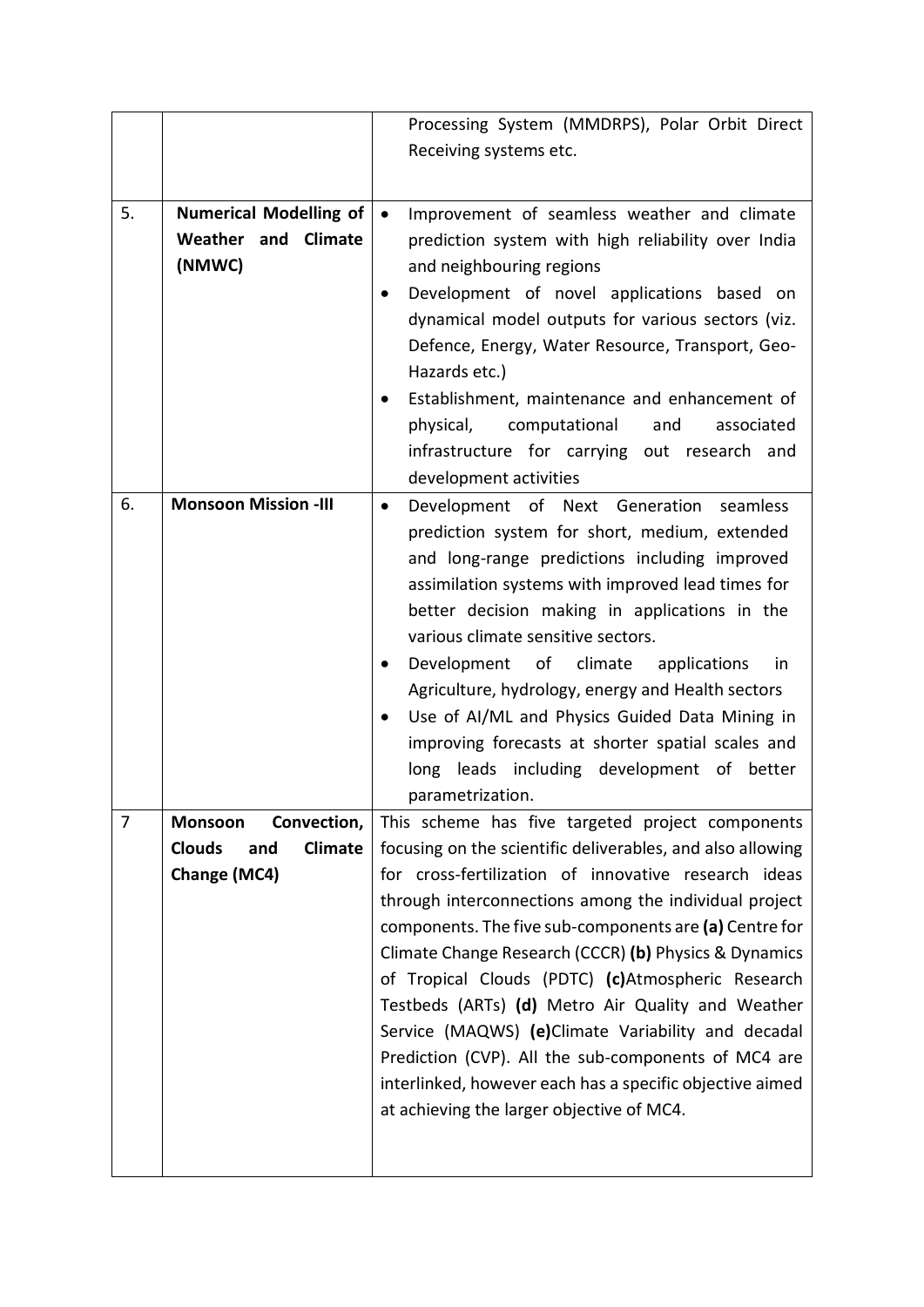| <b>CCCR</b>                                                                                                     |
|-----------------------------------------------------------------------------------------------------------------|
| • Modelling of global and regional climate variability                                                          |
| and change using Earth System Models and High                                                                   |
| Resolution (27 km grid) Climate Models.                                                                         |
| • Conduct ground based measurements of greenhouse                                                               |
| gas (GHG) concentrations and fluxes, chemical trace                                                             |
| gases, meteorological & land surface parameters.                                                                |
| Reconstruct past variations in the South Asian                                                                  |
| monsoon extending back to several thousands of                                                                  |
| using climate proxies (eg., tree-rings,<br>years                                                                |
| speleothems, corals, etc) based on field campaigns,                                                             |
| laboratory measurements and<br>climate<br>model                                                                 |
| investigations.                                                                                                 |
|                                                                                                                 |
| <b>PDTC</b>                                                                                                     |
| • Conduct scientific investigations of aerosol-cloud-                                                           |
| precipitation interactions in warm and mixed phase                                                              |
| clouds, characterize cloud condensation nuclei and                                                              |
| ice nuclei particles, physical and dynamical processes                                                          |
| leading to extreme precipitation, winter fog                                                                    |
| experiment, urban air quality and atmospheric                                                                   |
| chemistry.                                                                                                      |
| • Develop weather modification research strategies on<br>artificial rainmaking, hail suppression, fog dispersal |
| and reduction of air pollution.                                                                                 |
| · Conduct field experiments (campaign mode) at                                                                  |
| stations, laboratory and<br>simulation<br>various                                                               |
| experiments to understand the effects of electrical                                                             |
| forces, different environmental conditions including                                                            |
| intensification<br>aerosols<br>initiation<br>and<br>οf<br>on                                                    |
| thunderstorms.                                                                                                  |
| <b>ART</b>                                                                                                      |
| • To establish an Atmospheric Research Testbed in                                                               |
| Central India for better understanding on processes                                                             |
| governing monsoon convection including its diurnal                                                              |
| variation and land-atmosphere interactions in core                                                              |
| monsoon zone with state of the art instrumentation                                                              |
| and UAVs.                                                                                                       |
| • To establish a small radar network in the Mumbai                                                              |
| metropolitan region to provide high-resolution                                                                  |
| rainfall (both temporal and spatial) flood warning                                                              |